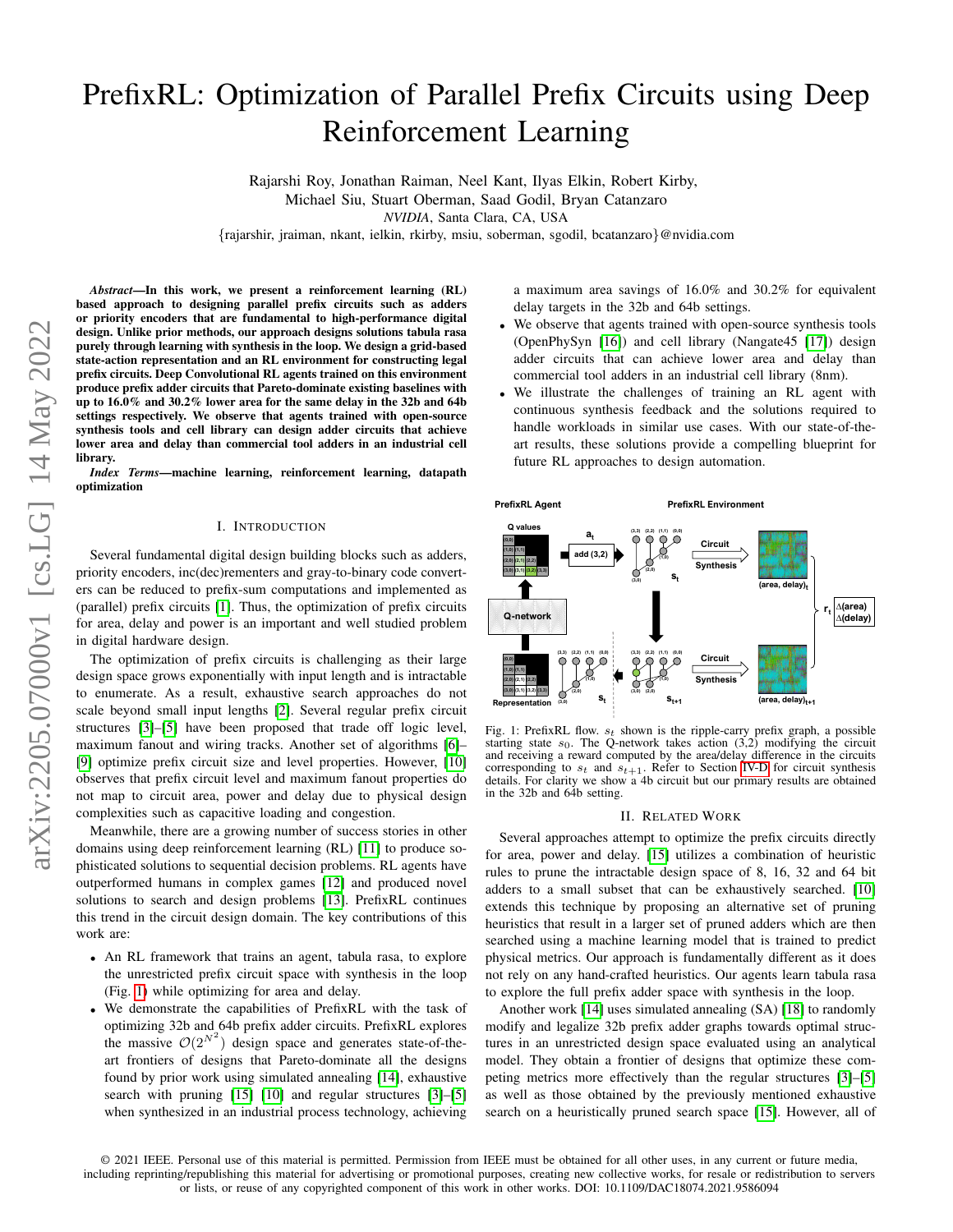these results are limited to analytical evaluation metrics. Our prefix RL approach instead optimizes physical synthesis metrics directly with synthesis in the loop. We investigate applying our approach with the analytical evaluation metrics and demonstrate that our prefix circuits Pareto dominate the SA based baseline circuits (Section [V-D\)](#page-4-0). However, we observe that these circuits that were found using the analytical evaluation metric significantly degrade in quality once they go through physical synthesis. Note that since physical synthesis is significantly more computationally intensive than the analytical evaluation, it would not be feasible to scale a fundamentally sequential algorithm such as SA to use physical synthesis in the loop.

## III. BACKGROUND

## *A. Prefix Graphs*

The generalized prefix-sum computation is to compute  $y_i = x_i \circ$  $x_{i-1} \circ \cdots \circ x_0$  for  $0 \le i \le N-1$ , given N inputs  $x_0, x_1, ..., x_{N-1}$ and a binary associative operator  $\circ$  [\[19\]](#page-5-15).

An N-input prefix-sum computation can be performed in several ways due to the associativity of the operator. For example, two of the ways the 4-input prefix sum can be computed are:

$$
y_0 = x_0, y_1 = x_1 \circ y_0, y_2 = x_2 \circ y_1, y_3 = x_3 \circ y_2
$$
  

$$
y_0 = x_0, y_1 = x_1 \circ y_0, y_2 = x_2 \circ y_1, z_{3:2} = x_3 \circ x_2, y_3 = z_{3:2} \circ y_1
$$

Introducing the additional term  $z_{3:2}$ , breaks the dependency of  $y_3$ on  $y_2$  and allows it to be computed in parallel with  $y_2$ , thus the term parallel prefix [\[20\]](#page-5-16). In general, we denote  $z_{i:j}$  to represent  $x_i \circ x_{i-1} \circ$  $\cdots \circ x_i$ . Then the outputs  $y_i$  can be rewritten as  $z_{i:0}$  and inputs  $x_i$ can be rewritten as  $z_{i:i}$ . Note that  $y_0$  and  $x_0$  both correspond to  $z_{0:0}$ 

Parallel prefix computations can be represented as a directed acyclic prefix graph where every computation unit  $z_{i:j}$  is a graph node that performs a single operation on a pair of inputs:  $z_{i:i}$  =  $z_{i:k} \circ z_{k-1:j}$  where  $i \geq k > j$ . We use the notation from [\[15\]](#page-5-11) where the most and least significant bits  $(MSB, LSB)$  of computation node  $z_{i:j}$  is  $(i, j)$ . Using this notation we will term the node  $(i, k)$  as the *upper parent* of  $(i, j)$  and the node  $(k-1, j)$  as its *lower parent*. The prefix graphs corresponding to the 4-input prefix sum computations above are shown in Fig. [1](#page-0-0) as  $s_t$  and  $s_{t+1}$ . In both graphs, the upper and lower parents of node  $(2, 0)$  are  $(2, 2)$  and  $(1, 0)$ .

Every legal N-input prefix graph must have input nodes  $(i, i)$ , output nodes  $(i, 0)$  for  $1 \le i \le N - 1$ , and the input/output node  $(0, 0)$ . Furthermore, every non-input node must have exactly one upper parent  $(up)$  and one lower parent  $(lp)$  such that:

$$
LSB(node) = LSB(lp(node))
$$
  
\n
$$
LSB(lp(node)) \leq MSB(lp(node))
$$
  
\n
$$
MSB(lp(node)) = LSB(up(node)) - 1
$$
  
\n
$$
LSB(up(node)) \leq MSB(up(node))
$$
  
\n
$$
MSB(up(node)) = MSB(node)
$$
  
\n(1)

## *B. Deep Reinforcement Learning*

Reinforcement learning (RL) [\[11\]](#page-5-7) is a class of algorithms applicable to sequential decision making tasks. RL makes use of the Markov Decision Process (MDP) formalism wherein an *agent* attempts to optimize a function in its *environment*. An MDP can be completely described by a *state space* S (with states  $s \in S$ ), an *action space* A (with actions  $a \in \mathcal{A}$ ), a *transition function*  $\mathcal{T}: \mathcal{S} \times \mathcal{A} \rightarrow \mathcal{S}$  and a *reward function*  $\mathcal{R}: \mathcal{S} \times \mathcal{A} \rightarrow \mathbb{R}$ . In an MDP, an episode evolves over discrete timesteps  $t = 0, 1, 2, ...$  where the agent observes  $s_t$  and responds with action  $a_t$  using a *policy*  $\pi(a_t|s_t)$ . The environment provides to the agent the next state  $s_{t+1} = \mathcal{T}(s_t, a_t)$  and the reward  $r_t = \mathcal{R}(s_t, a_t)$ . The agent is tasked with maximizing the *return* (cumulative future rewards) by learning an optimal policy  $\pi^*$ .

The Q value of a state-action pair  $(s_t, a_t)$  under a policy  $\pi$  is defined to be the expected return if action  $a_t$  is taken at state  $s_t$  and future actions are taken using the policy  $\pi$ .

$$
Q^{\pi}(s_t, a_t) = \mathbb{E}[r_t + \gamma r_{t+1} + \gamma^2 r_{t+2} + \cdots], \gamma \in [0, 1]
$$
 (2)

The discount factor  $\gamma \in [0, 1]$  balances short-term versus long-term rewards. The Q-learning algorithm [\[21\]](#page-5-17) starts the agent with a random policy and uses the experience gathered during its interaction with the environment  $(s_t, a_t, r_t, s_{t+1})$  to iterate towards an optimal policy by updating Q with a learning rate  $\alpha \in [0, 1]$ :

$$
Q(s_t, a_t) \leftarrow (1 - \alpha) * Q(s_t, a_t) + \alpha * (r_t + \gamma \max_{a'} Q(s_{t+1}, a')) \tag{3}
$$

The policy for a Q-learning agent is simply  $\pi(\cdot|s_t)$  $argmax Q(s_t, a)$ . We use the  $\epsilon$ -greedy policy, where random actions are chosen with a probability  $\epsilon$  to increase exploration in the state space.  $\epsilon$  is annealed to zero during the course of training and is always zero when doing evaluation.

The DQN (deep Q network) algorithm [\[22\]](#page-5-18) uses a deep neural network as a Q value function approximator to achieve human-level performance on several Atari games. DQN stabilizes training using a second *target network* to estimate the Q values of  $(s_{t+1}, a')$  that is updated less frequently and sampling an *experience replay* buffer. The Double-DQN algorithm [\[23\]](#page-5-19) further improves training by reducing harmful overestimations in DQN.

#### IV. PREFIXRL IMPLEMENTATION

We frame the optimization of prefix circuits as a RL task by creating an MDP for their construction. We pick prefix adders due to their importance in arithmetic datapaths and focus on minimizing circuit area and delay. We then train multiple PrefixRL agents to design an area-delay minimized Pareto frontier of adders.

#### <span id="page-1-1"></span>*A. Reinforcement Learning Environment*

The PrefixRL state space  $S$  consists of all legal  $N$ -input prefix graphs. N-input graphs can be represented in a  $N \times N$  grid with rows representing MSB and columns representing LSB (Fig. [1\)](#page-0-0). Note that the input nodes  $(MSB = LSB)$  will lie on the diagonal, output nodes will lie on the first column  $(LSB = 0)$  and locations above the diagonal  $(LSB > MSB)$  cannot contain a node. The remaining  $(N-1)(N-2)/2$  locations where non-input/output nodes may or may not exist define the  $\mathcal{O}(2^{(N-1)(N-2)/2}) = \mathcal{O}(2^{N^2})$  state space of N-input prefix graphs. For example, 32-input graphs will have  $|\mathcal{S}| = \mathcal{O}(2^{465})$  with a lower exact value because not all combinations of nodes in those locations will meet the legality constraints in [\(1\)](#page-1-0).

<span id="page-1-0"></span>The action space  $A$  for an  $N$ -input prefix graph consists of two actions (add or delete) for any non-input/output node i.e. where  $LSB \in [1, N - 2]$  and  $MSB \in [LSB + 1, N - 1]$ . Hence,  $|A| = (N-1)(N-2)/2$ . The environment evolution through T always maintains a legal prefix graph by:

- 1) Applying a legalization procedure after an action that may add or delete additional nodes to maintain legality.
- 2) Forbidding redundant actions that gets undone by the legalization procedure.

During legalization, the upper parent of a node,  $up(node)$ , is the existing node with same  $MSB$  and the next highest  $LSB$ . The lower parent of a node is computed using the node and its upper parent [\(1\)](#page-1-0):

$$
(MSB_{lp(node)}, LSB_{lp(node)}) = (LSB_{up(node)} - 1, LSB_{node})
$$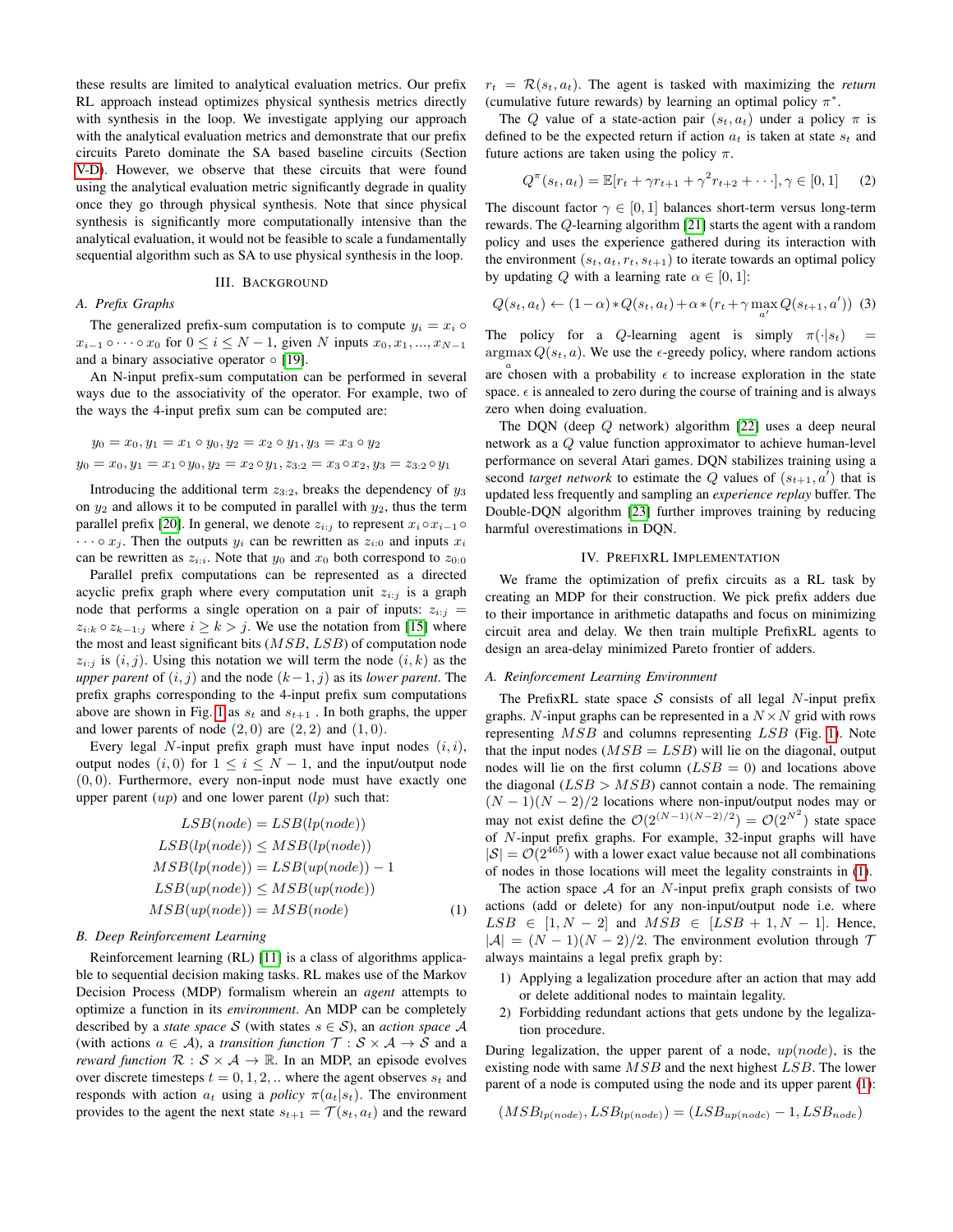An illegal condition happens only when the lower parent  $lp(node)$  of a node does not exist, so the legalization procedure adds any missing lower parent nodes.

Algorithm 1: PrefixRL N-input prefix graph actions



<span id="page-2-0"></span>The action of adding a node that already exists (in *nodelist*) is redundant and is forbidden. Deleting is limited to nodes in minlist (nodes that are not lower parents of other nodes) to prevent legalization from adding back deleted nodes (Algorithm [1\)](#page-2-0).

## *B. Scalarized Double Deep Q Learning*

PrefixRL uses a scalarized version of the Double-DQN algorithm [\[23\]](#page-5-19). Every episode starts the environment with the initial state  $s_0$ randomly chosen to be either a ripple-carry or a Sklansky [\[3\]](#page-5-2) graph. These are prefix graphs with the minimum node and level count respectively. Every action  $a_t$  from the agent modifies the legal prefix graph  $s_t$  to another legal prefix graph  $s_{t+1}$  and returns a reward vector  $r_t$  that indicates the decrease in the normalized circuit area and delay when its prefix graph is modified from  $s_t$  to  $s_{t+1}$  (Fig. [1\)](#page-0-0). Details of how we measure area and delay are given in Section [IV-D.](#page-3-0)

$$
\mathbf{r_t} = [area(s_t) - area(s_{t+1}), delay(s_t) - delay(s_{t+1})]
$$

With competing objectives such as area and delay, the same improvement in the scalarized objective can occur from either an improvement in area or delay, but the resulting prefix graph structures would be very different. Thus, it is difficult for a Q-learning agent to infer how its actions affect prefix graphs if it can only observe a scalarized objective. The *scalarized deep Q-learning* algorithm [\[24\]](#page-5-20) updates the Q-learning algorithm for such multi-objective settings by receiving rewards and learning the Q value for different objectives separately but choosing actions after scalarizing the Q values with a weight vector w.

The PrefixRL agent estimates the Q function vector  $\mathbf{Q}(s, a)$  =  $[Q_{area}(s, a), Q_{delay}(s, a)]$  for a pair of prefix graph state and modification action using a deep neural network. The double-DQN training procedure [\[23\]](#page-5-19) is used with the target, loss and action selection extended for scalarization:

$$
\mathbf{y_t} = \mathbf{r_t} + \gamma \mathbf{Q}(s_{t+1}, \underset{a}{\text{argmax}}[\mathbf{w}^\top \mathbf{Q}(s_{t+1}, a; \theta_t)]; \theta'_t)
$$
(4)

$$
Loss(Q(s_t, a_t; \theta_t), \mathbf{y_t})
$$
\n(5)

$$
a_t = \underset{a}{\operatorname{argmax}} [\mathbf{w}^\top \mathbf{Q}(s_t, a; \theta_t)] \tag{6}
$$

Where  $\theta_t$  and  $\theta'_t$  are the parameters of the local and target networks in the double-DQN algorithm.

A Pareto frontier of designs can then be obtained by solving multiple single-objective optimization problems, each with the scalarized objective  $\mathbf{w}^{\top} \mathbf{m} = w_{area} \cdot area + w_{delay} \cdot delay$  using different scalarization weights w. We conceptually encode a tradeoff of objectives by normalizing w such that its elements are nonnegative and sum to 1. However, we must also scale the raw values of area and *delay* since their units are incomparable. Our procedure for this is to multiply those values by scaling constants  $c_{area}$ ,  $c_{delay}$  such that the Pareto frontier for different w evenly covers the breadth of baseline prefix graph designs synthesized with multiple delay targets. In our experiments we use  $c_{area} = 0.001$  and  $c_{delay} = 10$ .

## *C. Q Network Architecture*

The deep neural network  $Q$  value approximator takes the state  $s_t$  as the input and predicts  $\forall a \in \mathcal{A} : [Q_{area}(s_t, a), Q_{delay}(s_t, a)]$ . Based on the  $N \times N$  grid based representation of prefix graphs described in Section [IV-A,](#page-1-1) the input to the neural network is a  $N \times N \times 4$ tensor where the 4 channels encode node features as:

- 1) 1 if node (MSB, LSB) in nodelist, 0 otherwise
- 2) 1 if node (MSB, LSB) in minlist, 0 otherwise
- 3) level of node (MSB, LSB) in nodelist, 0 otherwise
- 4) fanout of node (MSB, LSB) in nodelist, 0 otherwise

where the fanout of a node refers to the number of children it has and the level of a node refers to its topological depth from input nodes in the prefix graph. Features are normalized to [0, 1].

<span id="page-2-1"></span>

Fig. 2: Q-network architecture for N-input prefix graphs. For both 32b and 64b, our architecture uses  $B = 32$  and  $C = 256$ .

The PrefixRL agent uses a convolutional architecture [\[25\]](#page-5-21) in a residual network [\[26\]](#page-5-22) configuration similar to [\[12\]](#page-5-8). The neural network consists of a "body" followed by a Q-value "head", with the details of the layer types and connections given in Fig. [2.](#page-2-1) The output is a  $N \times N \times 4$  matrix where the 4 channels represent the  $Q_{area}$  and  $Q_{delay}$  values for adding and for deleting the node  $(MSB, LSB)$ . We use nodelist and minlist to set the Q values of illegal actions to −∞ so that they are never chosen. In our experiments, we use a discount factor of  $\gamma = 0.75$ , an experience buffer with up to  $4 \times 10^5$ elements, synchronize our target Q-network every 60 gradient steps and train using the Adam optimizer with learning rate  $4 \times 10^{-5}$ .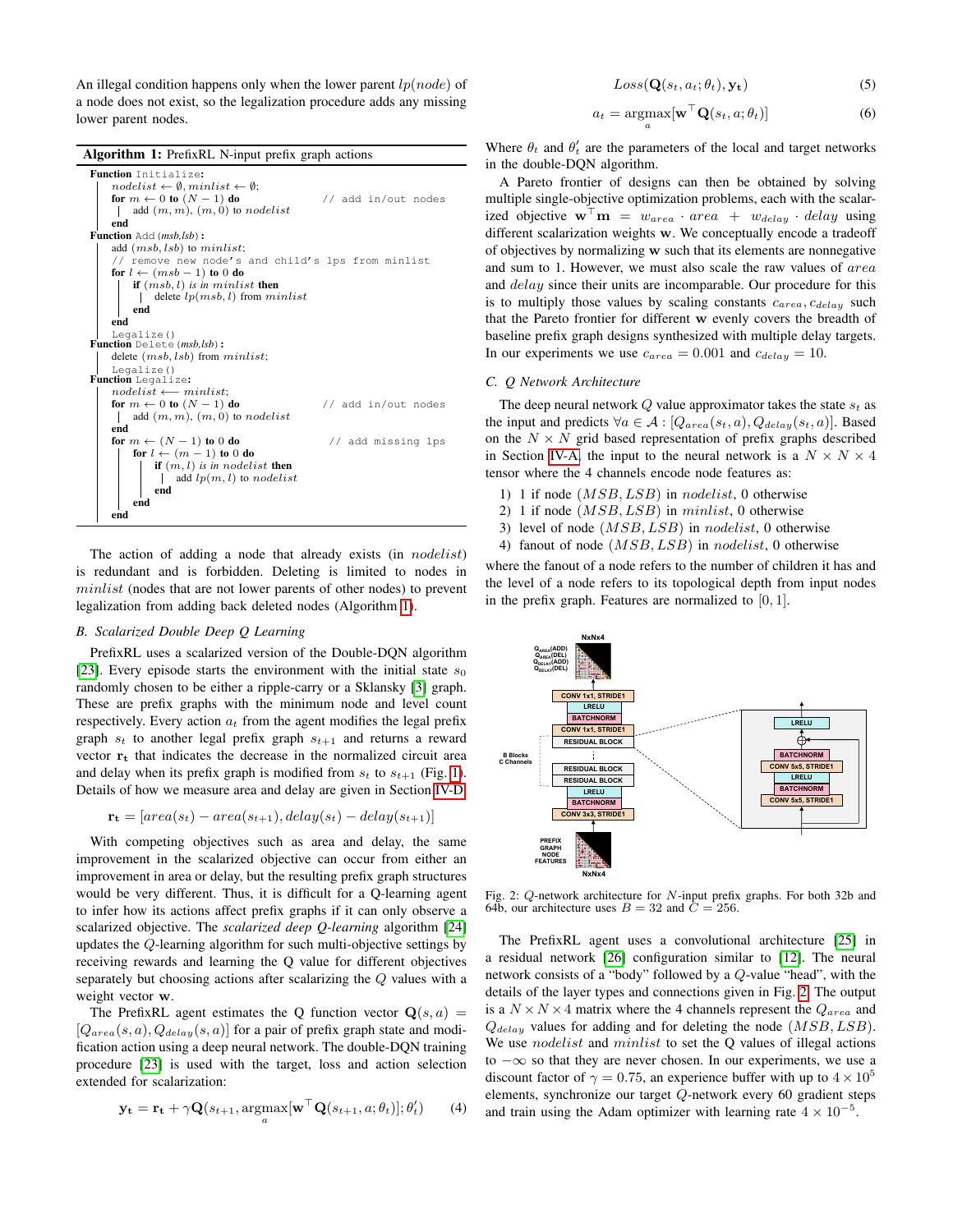## <span id="page-3-0"></span>*D. Training System Description*

Building the deep learning training system for PrefixRL is a nontrivial task due to the time and resource-intensiveness of the reward calculation  $\mathcal{R}(s, a)$ . For each prefix graph state we perform circuit synthesis by generating a gate level netlist (Section [V-A\)](#page-3-1) and applying timing-driven synthesis optimizations at 4 delay targets. We use the OpenPhySyn physical synthesis tool [\[16\]](#page-5-12) for optimizations such as gate sizing, gate cloning, buffer insertion and pin swapping to prefix circuits. Section [V-D](#page-4-0) highlights the importance of these optimizations. After synthesis optimization, we interpolate an areadelay tradeoff curve using PChip Interpolation (Fig. [3\)](#page-3-2). Processing a single state with OpenPhySyn takes up to 36 seconds on average for the 64b case (see Table [I\)](#page-4-1) and RL training runs usually span on the order of at least  $10^5$  environment steps so it is necessary to parallelize synthesis as much as possible.

<span id="page-3-2"></span>

Fig. 3: Process for calculating reward in PrefixRL. (a) Each prefix state corresponds to a curve of synthesized circuit metrics based on physical synthesis timing constraints. (b) We only sample 4 such points and interpolate a curve for the metrics. (c) The reward is then calculated as the vector difference between the w-optimal points on the curves from  $s_t$  and  $s_{t+1}$ .

We implement an asynchronous distributed system to efficiently perform synthesis in the training loop. Our main training process launches additional processes on separate nodes with large CPU resources to run the OpenPhySyn workload and returns the final area and delay information. This asynchronous workflow is made efficient through pipeline parallelism which hides the latency of individual calls and amortizes the overall delay to be asymptotically minimal. Furthermore, we cache synthesized state designs to reduce redundant calculations and find that as the exploration parameter  $\epsilon$  diminishes, the cache hit percentage becomes 50% in the 32b case and 10% in the 64b case.

Aside from parallelizing synthesis in the loop, we also built a distributed framework for efficient RL. The key observation is that DQN is an *off-policy* RL algorithm, meaning that training can be done on experience gathered by any policy, not simply the current version. This effectively decouples and allows for parallelizing the process of generating new experience and training on prior experience. For this to be viable, we must ensure an appropriate amount of new experience is generated with each new version of the parameters. We found that having 192 synthesis worker processes generating experience was empirically sufficient to satisfy this condition.

#### V. RESULTS AND DISCUSSION

## <span id="page-3-1"></span>*A. Prefix Adder Optimization with OpenPhySyn*

With the objective of minimizing the synthesized area and delay of prefix adder circuits, multiple PrefixRL agents were trained with 15 area-delay scalarization weights w in the range [0.10, 0.99]. The prefix adders were generated from prefix graphs using alternating NAND/NOR, OAI/AOI, XNOR, NOR and INV gates in the Nangate45 cell library [\[17\]](#page-5-13) based on the implementation described in [\[27\]](#page-5-23). The training approach described in Section [IV-D](#page-3-0) was used with the timing-driven synthesis optimizations in the OpenPhySyn [\[16\]](#page-5-12)

<span id="page-3-3"></span>

Fig. 4: Area-delay Pareto curves for 32b and 64b adders synthesized with OpenPhySyn. PrefixRL adders Pareto-dominate all prior work. (Sklansky [\[3\]](#page-5-2), KoggeStone [\[4\]](#page-5-24), BrentKung [\[5\]](#page-5-3), SA [\[14\]](#page-5-10), PS [\[15\]](#page-5-11), CL [\[10\]](#page-5-6))

synthesis tool. Since OpenPhySyn and Nangate45 are in the opensource domain, our training procedure and results are reproducible without requiring commercial tools.

We note that circuit power is an important metric that should ideally be jointly optimized with area and delay. However, due to the computational requirements of power simulation, we did not integrate this as a third objective. We leave the integration of a power objective to the optimization as future work. Furthermore, PrefixRL agents learn policies to design prefix circuits under uniform timing constraints since the circuit synthesis environment specify uniform arrival and departure times for inputs and outputs. An interesting future direction would be to train generalizable agents that adapt to various nonuniform timing constraints.

After training, the various PrefixRL agents learn to design adders specializing at various area-delay tradeoff points after considering synthesis optimizations. We synthesize the various adders generated by PrefixRL and baseline approaches at 40 delay targets with OpenPhySyn and Nangate45. Since each delay target potentially generates a different circuit for the same design, we bin all adder circuits for an approach and present the area-delay Pareto front.

The baselines for 32b prefix adders are regular Sklansky [\[3\]](#page-5-2), Kogge-Stone [\[4\]](#page-5-24), Brent-Kung [\[5\]](#page-5-3) adders, and adders from simulated annealing (SA) [\[14\]](#page-5-10) and pruned search (PS) [\[15\]](#page-5-11) approaches. (Fig. [4a\)](#page-3-3) shows that Prefix-RL agents learn to design 32b adders that Pareto dominate all these approaches. Throughout much of the delay targets  $($   $\geq$  30 ns), the percent improvement in area is consistent but only 2 to 8 percentage points. However, the gains become much more significant at lower targets, reaching a maximum area saving of 16.0% at delay target 0.293 ns.

The baselines for 64b prefix adders are the regular adders, and 1100 adders from the machine learning driven cross layer optimization approach (CL) [\[10\]](#page-5-6). (Fig. [4b\)](#page-3-3) shows that Prefix-RL agents produce 64b adders that Pareto dominate this work as well. Samples of the learnt adders are visible in Fig. [7.](#page-5-25) Compared to the 32b setting, we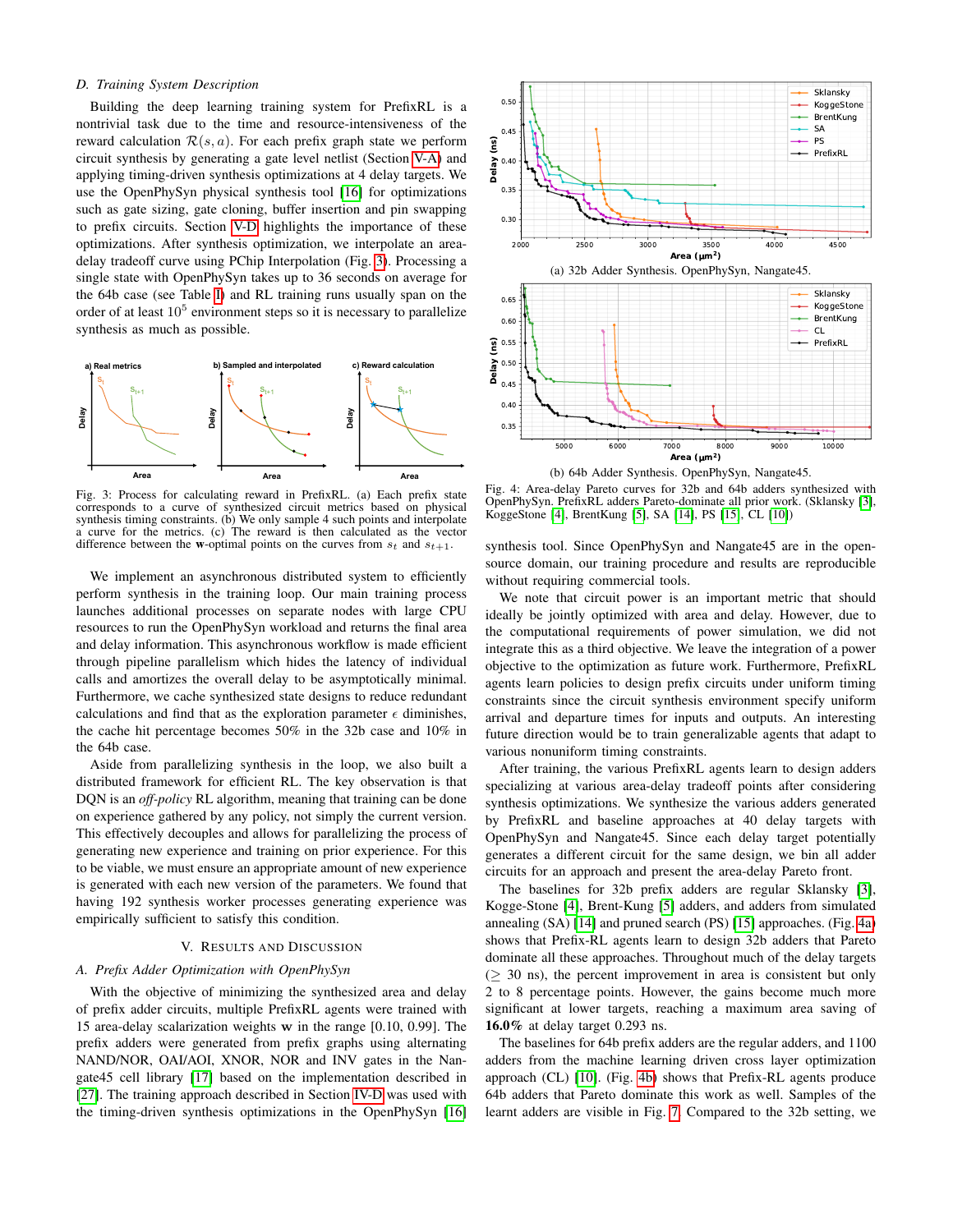<span id="page-4-2"></span>

Fig. 5: Area-delay Pareto curves for 32b and 64b adders synthesized using a Commercial Synthesis Tool. Despite having been trained only with OpenPhySyn, PrefixRL-generated adders still Pareto-dominate existing baselines at all but the lowest delay target. (Sklansky [\[3\]](#page-5-2), KoggeStone [\[4\]](#page-5-24), BrentKung [\[5\]](#page-5-3))

observe large gains over the baselines in the knee of the curve. This illustrates the power of an RL approach as it can successfully scale to larger problem sizes in ways that other unrestricted search space algorithms like SA cannot. In this region, PrefixRL consistently yields area savings of 12 to 20 percentage points. At lower targets, PrefixRL does even better, achieving a maximum improvement of 30.2% at delay target 0.347 ns.

## *B. Generalization to Industrial Settings*

To study the generalization of prefix circuit optimizations across cell libraries, we picked 7 Pareto-optimal PrefixRL adders and synthesized them at an 8nm industrial cell library with a commercial physical synthesis tool from a leading EDA vendor. In this setting, the adder is instantiated with inputs arriving from, and outputs feeding to flip-flops to ensure input uniform arrival and output departure times. We also allow the INV, XOR, XNOR cells in the adder netlist to undergo logic synthesis and technology mapping. We limit our comparison to regular adders and the library of adders instantiated by the tool (Commercial) and synthesize all the adders at the same 12 delay targets. We measure the cell area of just the adder in our results. (Fig. [5a\)](#page-4-2) shows that Prefix-RL adders circuits Paretodominate the Kogge-Stone and Brent-Kung adders, while achieving lower area and delay than the Commercial and Sklansky adders in all the instances except the lowest delay target. This indicates that prefix circuit optimizations can generalize across cell libraries to a certain extent. We note that while training PrefixRL directly with the industrial cell library and synthesis tool may improve results further, there are possible design scenarios where PrefixRL adders may already yield better results than Commercial adders.

#### *C. Scaling*

As discussed in Section [IV-D,](#page-3-0) PrefixRL requires considerable engineering optimization in order to be a tractable solution. We can

quantify this improvement by considering that 64b results were obtained after  $5.0 \times 10^5$  environment steps which took approximatedly 5 days of training on our parallelized infrastructure. To obtain this with a single-threaded version of PrefixRL would take over 8 times longer or about 44 days of training.

<span id="page-4-1"></span>TABLE I: Comparison of 16b, 32b and 64b PrefixRL adder design

| <b>Statistic</b>            | 16b    | 32b    | 64b    |
|-----------------------------|--------|--------|--------|
|                             | 105    | 465    | 1953   |
| Synthesis time              | 11.39s | 16.85s | 35.56s |
| <b>Train iteration time</b> | 0.45s  | 1.61s  | 3.15s  |
| # of residual blocks        | 16     | 32     | 32     |
| per-GPU batch size          | 96     | 96     | h      |
| # of data-parallel GPUs     |        |        |        |

Synthesis times are for Sklansky adders evaluated at 4 timing constraints. The problem space grows quickly with the number of bits and impacts other details of training.

Even with these large efficiency gains, we still had to make concessions when scaling PrefixRL to the 64b setting. The larger state representation prevents us from further expanding our 64b model capacity, so we kept it equal to that of the 32b model, while we leverage data parallelism across multiple GPUs to fit training batches in GPU memory (Table [I\)](#page-4-1). Training also takes roughly twice as many environment steps as needed as our 32b models to produce the results in Fig. [4a](#page-3-3) and [5a.](#page-4-2) Other common RL workloads, however, regularly reach the  $10^6$  to  $10^7$  environment step range, and in that context our solution is relatively data efficient while producing state-of-the-art results.

#### <span id="page-4-0"></span>*D. Importance of Synthesis-In-The-Loop*

While we primarily focus on the physical synthesis metrics since they correspond closely to real-world performance, adder prefix graph structures are also commonly evaluated with analytical metrics. We use the analytical evaluation to assess the advantage RL provides over existing approaches as well as to examine how well performance transfers between the analytical and physical synthesis settings.

<span id="page-4-3"></span>

Fig. 6: 32b Analytical-PrefixRL adders outperform SA [\[14\]](#page-5-10) and PS [\[15\]](#page-5-11) adders when trained and compared with analytical metrics from [\[14\]](#page-5-10). However, timing-driven synthesis optimizations in OpenPhySyn optimize the PS adders better than the Analytical-PrefixRL and SA adders in synthesized circuits. PrefixRL adders trained with OpenPhySyn synthesis in-the-loop have the best performing synthesized circuits.

In Fig. [6a,](#page-4-3) we directly compare PrefixRL against a simulated annealing (SA) [\[14\]](#page-5-10) approach that also operates on the unrestricted design space of all prefix graphs. We trained multiple PrefixRL agents with various area-delay scalarization weights w and the same analytical models of node area  $(1.0)$  and delay  $(1.0+0.5 \cdot \text{fanout})$  provided by [\[14\]](#page-5-10). The trained Analytical-PrefixRL agents learn to produce 32b prefix graphs that Pareto-dominate (Fig. [6a\)](#page-4-3) all the published